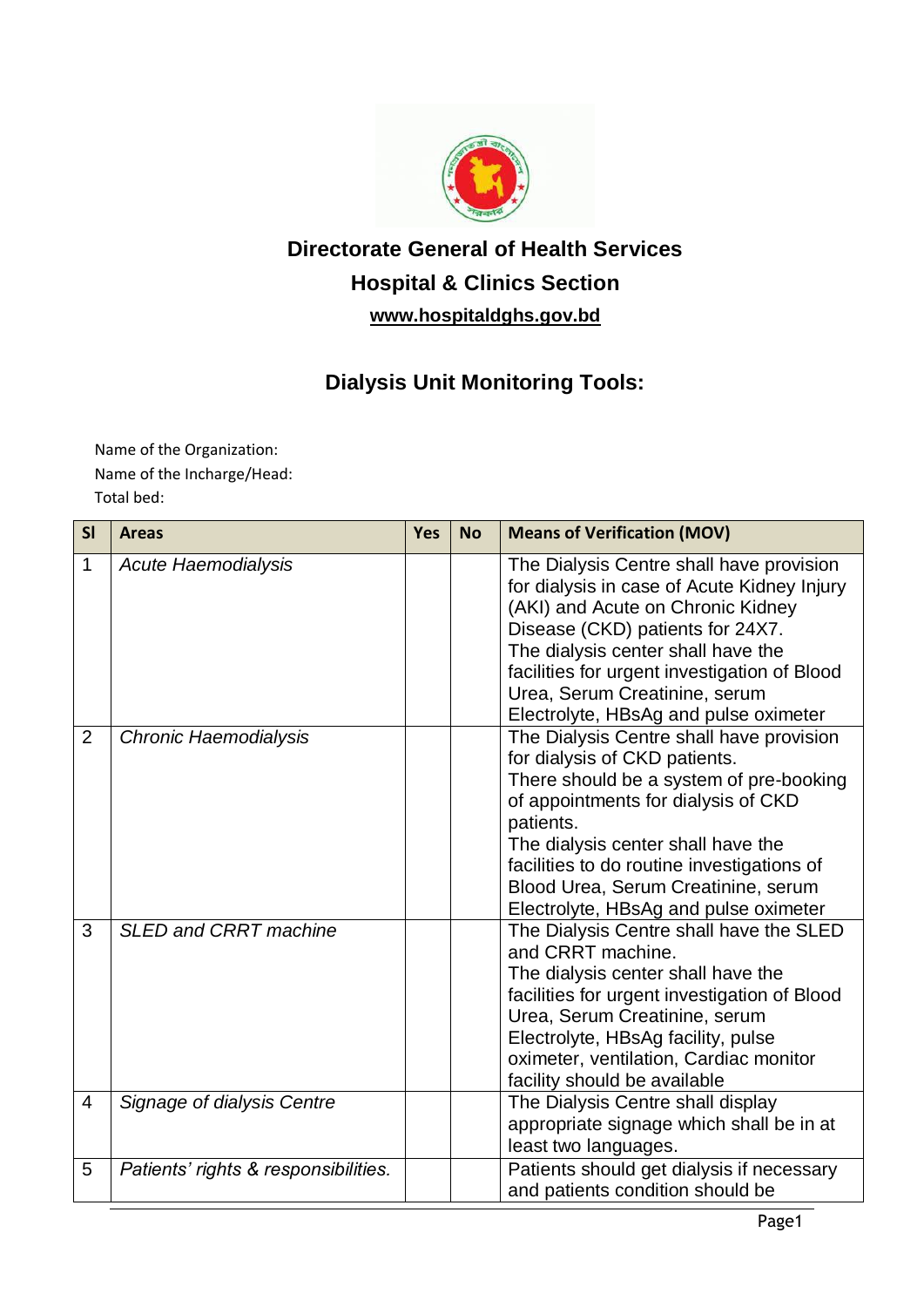|                |                                         | explained to his/her family.<br>The Dialysis Centre shall display Patient's<br>rights and responsibilities inside the<br>dialysis centre appropriate signage which<br>shall be in at least two languages.                                                                                                                                 |
|----------------|-----------------------------------------|-------------------------------------------------------------------------------------------------------------------------------------------------------------------------------------------------------------------------------------------------------------------------------------------------------------------------------------------|
| 6              | Safety Hazard and Caution signs         | e.g. hazards from electrical shock,<br>inflammable articles, radiation etc shall be<br>displayed at appropriate places, and as<br>applicable under law.                                                                                                                                                                                   |
| $\overline{7}$ | Emergency exit / Fire exit              | The Dialysis Centre shall have a whistle<br>or alarm system in case of fire or<br>emergency.<br>The Dialysis Centre shall have a separate<br>emergency/Fire exit and display<br>appropriate signage which shall be in at<br>least two languages.                                                                                          |
| 8              | Adequate space                          | Dialysis station shall be designed to<br>provide adequate space area and safe<br>treatment as well as to ensure the<br>privacy of patients. The area shall not be<br>less than 08 square meters to<br>accommodate a bed or chair, the dialysis<br>equipment and emergency equipment if<br>needed.                                         |
| 9              | Separate hemodialysis system            | Separate haemodialysis area shall be<br>designated solely for use of<br>Hepatitis B & Hepatitis C patients.                                                                                                                                                                                                                               |
| 10             | Nursing station in appropriate<br>place | Nursing station shall be located in an<br>area that allows adequate surveillance of<br>patients on hemodialysis machines. It<br>shall also be the releasing area for post-<br>hemodialysis patients.                                                                                                                                      |
| 11             | <b>Water Treatment plant</b>            | The dialysis centre shall have a dedicated<br>water treatment plant for the treatment of<br>water which will be used in hemodialysis.                                                                                                                                                                                                     |
| 12             | <b>Waiting space</b>                    | The centre shall have waiting area with<br>sufficient seats for patients and visitors.<br>The Centre shall have 24 hour provision<br>of potable water for drinking & hand<br>hygiene.<br>It shall have toilet facilities. It shall also<br>have 24 hours supply of electricity, either<br>through direct supply or from other<br>sources. |
| 13             | Water testing option                    | The centre shall have provision for<br>analysis of water used for haemodialysis<br>purposes for bacteria at least monthly, for<br>chemicals at least every six months and<br>treated as necessary to maintain a<br>continuous water supply that is<br>biologically and chemically compatible                                              |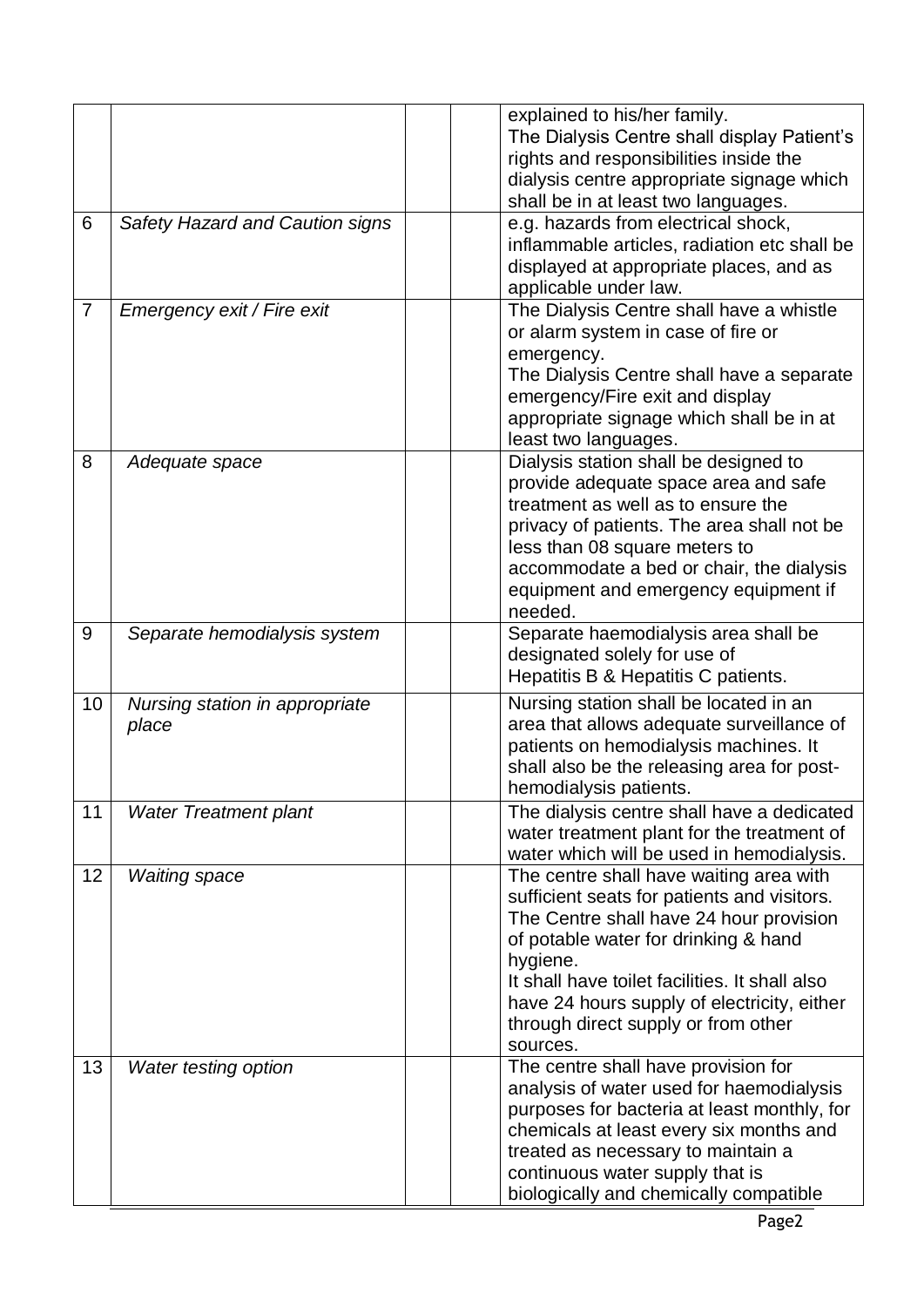|    |                                                                                                                                            | with acceptable hemodialysis techniques                                                                                                                                                                                                                                                 |
|----|--------------------------------------------------------------------------------------------------------------------------------------------|-----------------------------------------------------------------------------------------------------------------------------------------------------------------------------------------------------------------------------------------------------------------------------------------|
| 14 | Minimum space requirements                                                                                                                 | Shall be as per Annexure 1                                                                                                                                                                                                                                                              |
| 15 | Indicative list of furniture and<br>fixtures                                                                                               | As per Annexure 2                                                                                                                                                                                                                                                                       |
| 16 | Indicative list of medical<br>equipment and instruments                                                                                    | As given in Annexure 3                                                                                                                                                                                                                                                                  |
| 17 | Indicative list of drugs, medical<br>devices and consumables                                                                               | Shall be as per Annexure 4                                                                                                                                                                                                                                                              |
| 18 | <b>Qualified Nephrologist</b>                                                                                                              | Doctor having MD in nephrology or its<br>equivalent degree shall be the head of<br>the centre.                                                                                                                                                                                          |
| 19 | Trained Medical, nursing &<br>paramedics staff who have at<br>least 01 year training<br>experience in established<br>heamodialysis center. | The centre shall have qualified and/or<br>trained medical staff as per the scope of<br>service provided and the medical care<br>shall be provided as per the requirements                                                                                                               |
| 20 | <b>Adequate number of HR</b>                                                                                                               | Nephrologists = $1$ (Full time/Part time)<br>Medical Officer: Patient= 1: 5 (per shift)<br>Nurse: Patient= 1: 3 (per shift)<br>Nursing Supervisor= 1 (per shift)<br>Dialysis Technician= 1 (per shift)<br>Aya/ward boy: patient= 1: 4 (per shift)<br>Cleaner: patient= 1: 5 (per shift) |
| 21 | <b>CSSD/ Sterilization system</b>                                                                                                          | Provision for instrument and linen<br>sterilization and storage of sterile items<br>shall be made available as per the scope<br>of services.<br>Validation of Sterilization shall be done<br>for ensuring the effectiveness of<br>sterilization process                                 |
| 22 | <b>Waste Management system</b>                                                                                                             | Segregation, collection, transportation,<br>storage and disposal of biomedical<br>waste shall be as per Bio medical waste<br>handling rules.                                                                                                                                            |
| 23 | Medical record keeping system                                                                                                              | Medical Records may be maintained in<br>physical or digital format.                                                                                                                                                                                                                     |
| 24 | <b>Patient Communication system</b>                                                                                                        | Patient and/or families shall be educated<br>on preventive, curative, promotive and<br>rehabilitative aspects of care either<br>verbally, or through printed materials.                                                                                                                 |
| 25 | Hand Hygine practice                                                                                                                       | The centre shall follow standard<br>precautions like practicing hand hygiene,<br>use of personal protection equipment, etc<br>to reduce the risk of healthcare<br>associated infections.                                                                                                |
| 26 | Reuse machine for reusable<br>dialyzer                                                                                                     | Fibre bundle volume at least 80%                                                                                                                                                                                                                                                        |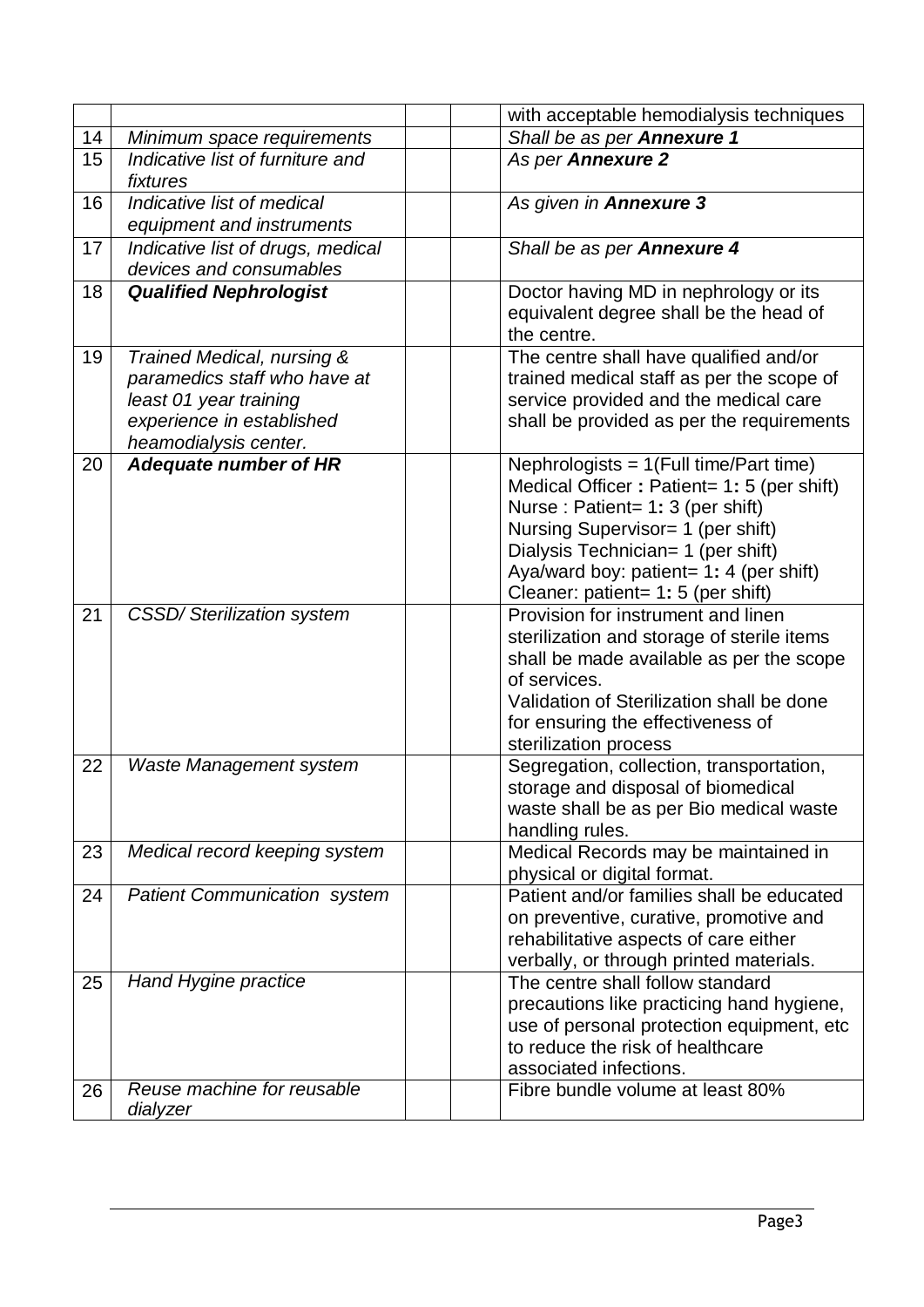#### **ANNEXURE 1**

Minimum space for 10 bed hemodialysis centre shall be as follows:

| S.no.                            | Area                                      | <b>Minimum</b><br>requirement |  |
|----------------------------------|-------------------------------------------|-------------------------------|--|
| <b>Registration Area</b>         |                                           |                               |  |
| 1.                               | Reception Area                            | 30 sq mtrs                    |  |
| 2.                               | <b>Waiting Area</b>                       |                               |  |
|                                  | <b>Public Utilities</b>                   |                               |  |
|                                  | <b>Treatment Room</b>                     |                               |  |
| 3.                               | <b>Bed Space</b>                          | 150 sq mtrs                   |  |
| 4.                               | Procedure Room                            |                               |  |
| 5.                               | <b>Staff Changing Room</b>                |                               |  |
| 6.                               | <b>Dirty Utility</b>                      |                               |  |
| 7.                               | <b>Clean Utility/Store</b>                |                               |  |
| 8.                               | Dialyzer cleaning area with Reuse machine |                               |  |
| 9.                               | <b>Toilet</b>                             |                               |  |
| 10.                              | <b>Store Room</b>                         |                               |  |
| 11.                              | <b>Store &amp;Pharmacy</b>                | 20 sq mtrs                    |  |
| <b>Administrative Department</b> |                                           |                               |  |
| 12.                              | <b>Accounts Office</b>                    | 20 sq mtrs                    |  |
| 13.                              | <b>Medical Records</b>                    |                               |  |
| <b>Water treatment Area</b>      |                                           |                               |  |
| 14.                              | <b>RO Plant</b>                           | 20 sq mtrs                    |  |
| 15.                              | <b>Water Pump</b>                         |                               |  |
| <b>Generat</b><br>or             |                                           |                               |  |
| <b>Area</b>                      |                                           |                               |  |
| 16.                              | Generator(continuous power supply)        | 5 sq mtrs                     |  |
|                                  |                                           |                               |  |

*\*Space should be increased accordingly.*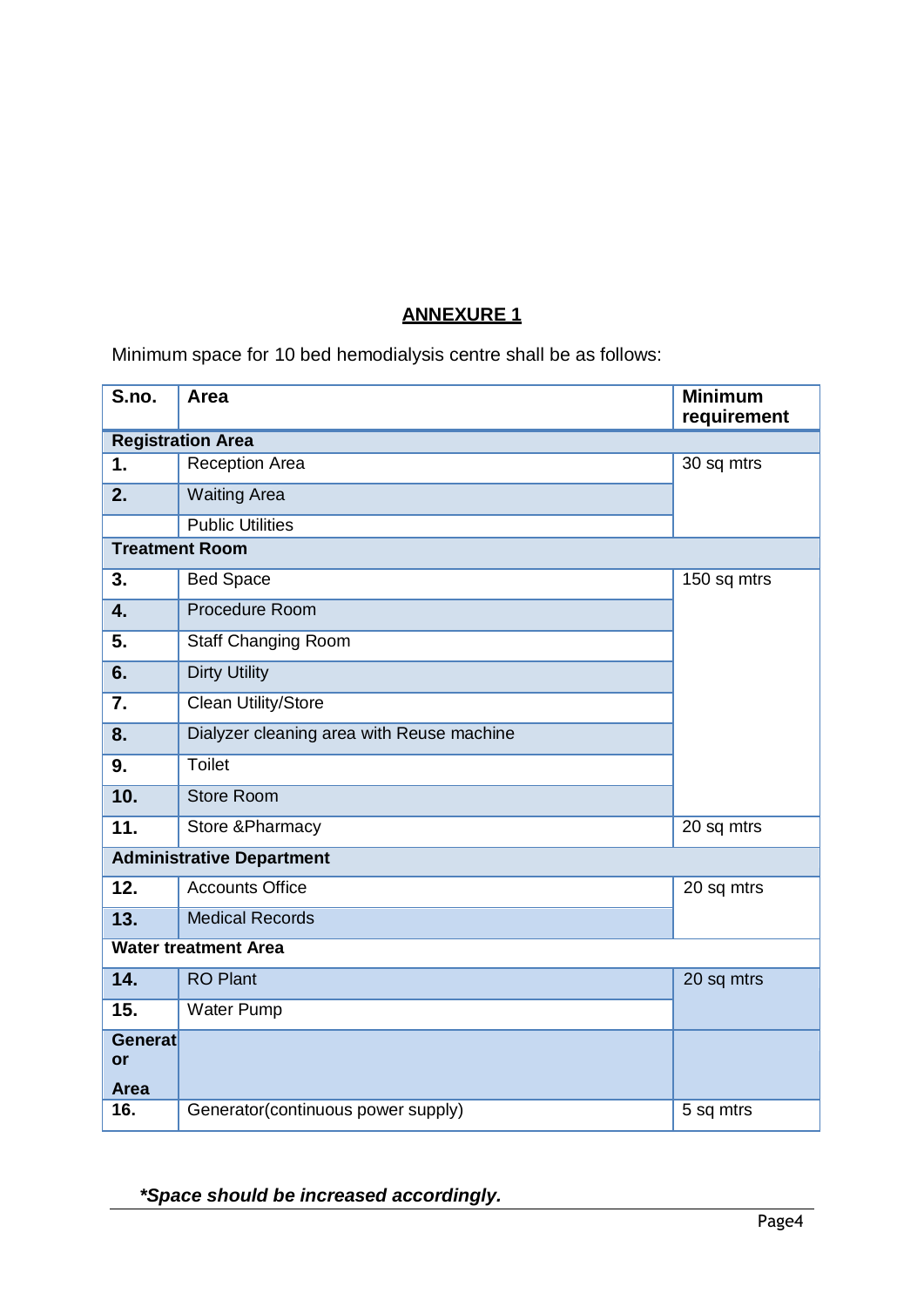#### **Annexure 2**

#### **FURNITURE AND FIXTURES**

| S.N              | <b>ARTICLES</b>                      |
|------------------|--------------------------------------|
| 1.               | <b>Examination Table</b>             |
| 2.               | Writing tables                       |
| 3.               | <b>Chairs</b>                        |
| 4.               | Almirah                              |
| 5.               | <b>Waiting Benches</b>               |
| 6.               | <b>Medical Beds</b>                  |
| $\overline{7}$ . | <b>Wheel Chair/Stretcher</b>         |
| 8.               | Medicine Trolley, Instrument Trolley |
| 9.               | Screens/curtains                     |
| 10.              | Foot Step                            |
| 11.              | <b>Bed Side Table</b>                |
| 12.              | Stool                                |
| 13.              | <b>Examination Lamp</b>              |
| 14.              | View box                             |
| 15.              | Fans                                 |
| 16.              | Tube Light/ lighting fixtures        |
| 17.              | <b>Wash Basin</b>                    |
| 18.              | <b>IV Stand</b>                      |
| 19.              | Color coded bins for BMW             |
| 20.              | Weight machine                       |
| 21.              | Food trolley (bed side)              |

*\*this is an indicative list and the items shall be provided as per the size of the hospital and scope of service.*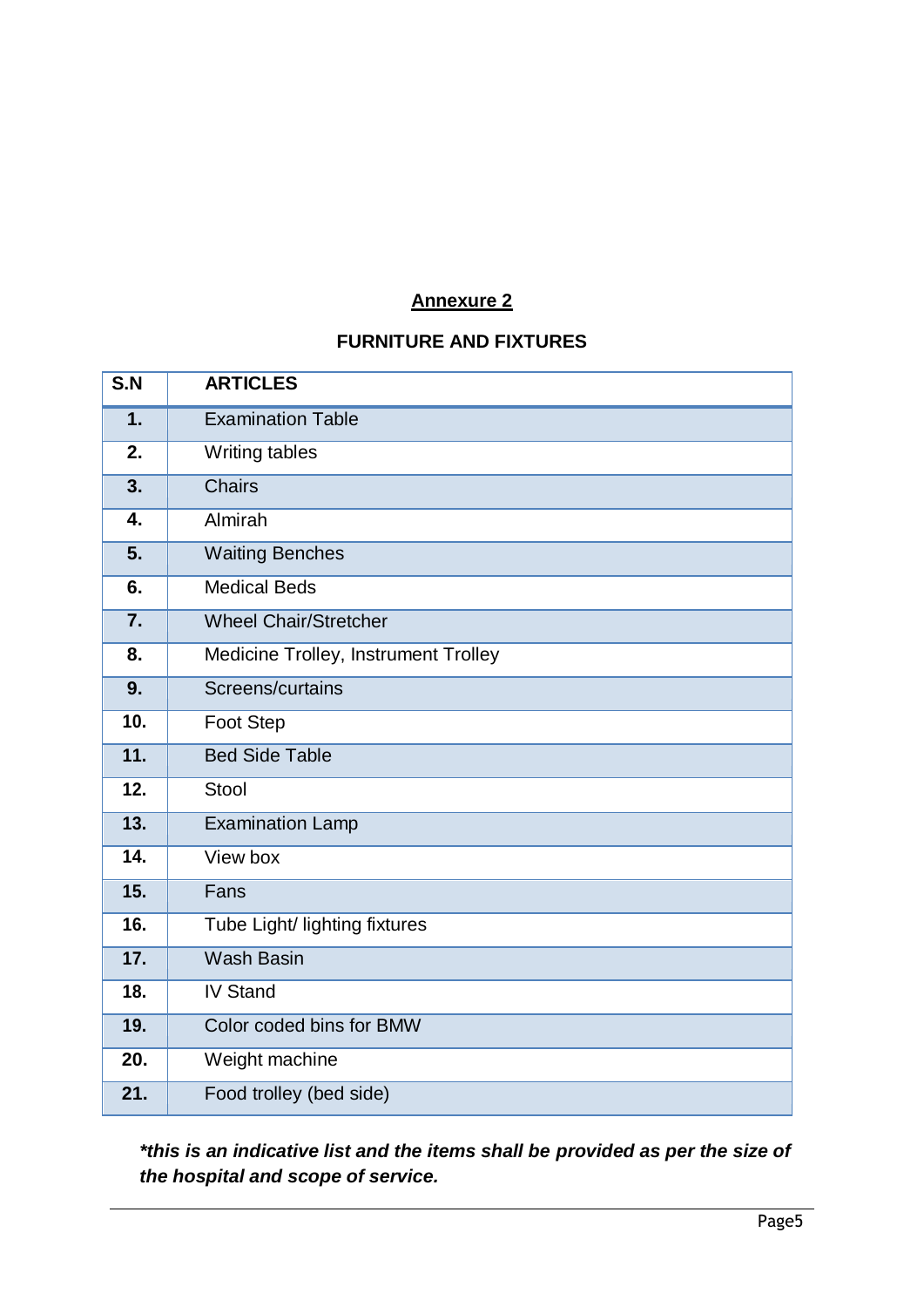## **Annexure3**

#### **EQUIPMENTS**

#### **a. Emergency Equipment**

| SI <sub>No</sub> | <b>Name of Emergency Equipments</b>                                                                                                                                                                          |
|------------------|--------------------------------------------------------------------------------------------------------------------------------------------------------------------------------------------------------------|
| 1                | Resuscitation equipment including Laryngoscope, endotracheal tubes, suction<br>equipment, xylocaine spray, oropharyngeal and nasopharyngeal airways, Ambu<br>Bag- Adult & Paediatric (neonatal if indicated) |
| $\mathbf{2}$     | Oxygen cylinders with flow meter/ tubing/catheter/face mask/nasal prongs                                                                                                                                     |
| $\overline{3}$   | <b>Suction Apparatus</b>                                                                                                                                                                                     |
| 4                | Defibrillator with accessories                                                                                                                                                                               |
| 5                | Equipment for dressing/bandaging/suturing                                                                                                                                                                    |
| 6                | Basic diagnostic equipment- Blood Pressure Apparatus, Stethoscope,,<br>weighing machine, thermometer                                                                                                         |
| $\overline{7}$   | <b>ECG Machine</b>                                                                                                                                                                                           |
| 8                | Cardiac Monitor                                                                                                                                                                                              |
| 9                | <b>Pulse Oximeter</b>                                                                                                                                                                                        |
| 10               | Nebulizer with accessories                                                                                                                                                                                   |
| 11.              | Glucometer                                                                                                                                                                                                   |
| 12.              | Sphygmomanometer                                                                                                                                                                                             |
| 13               | Stethoscope                                                                                                                                                                                                  |
| 14               | Air conditioning system                                                                                                                                                                                      |

#### **b. The other equipment shall also be available in good working condition as per the scope of services and bed strength Indicative list given below.**

| SI. No.                    | <b>Equipment</b>                   |
|----------------------------|------------------------------------|
| <b>Essential Equipment</b> |                                    |
| 1.                         | Haemodialysis Machine              |
| 2.                         | Stethoscope                        |
| 3.                         | Sphygmomanometer                   |
| 4.                         | <b>Examining light</b>             |
| 5.                         | Oxygen unit with gauge             |
| 6.                         | Minor surgical instrument set      |
| 7.                         | Instrument table Page 3 of 5       |
| 8.                         | Goose neck lamp                    |
| 9.                         | Standby rechargeable light         |
| 10.                        | <b>ECG</b> machine                 |
| 11.                        | Suction machine                    |
| 12.                        | Defibrillator with cardiac monitor |
| 13.                        | <b>Stretcher</b>                   |
| 14.                        | Wheelchair                         |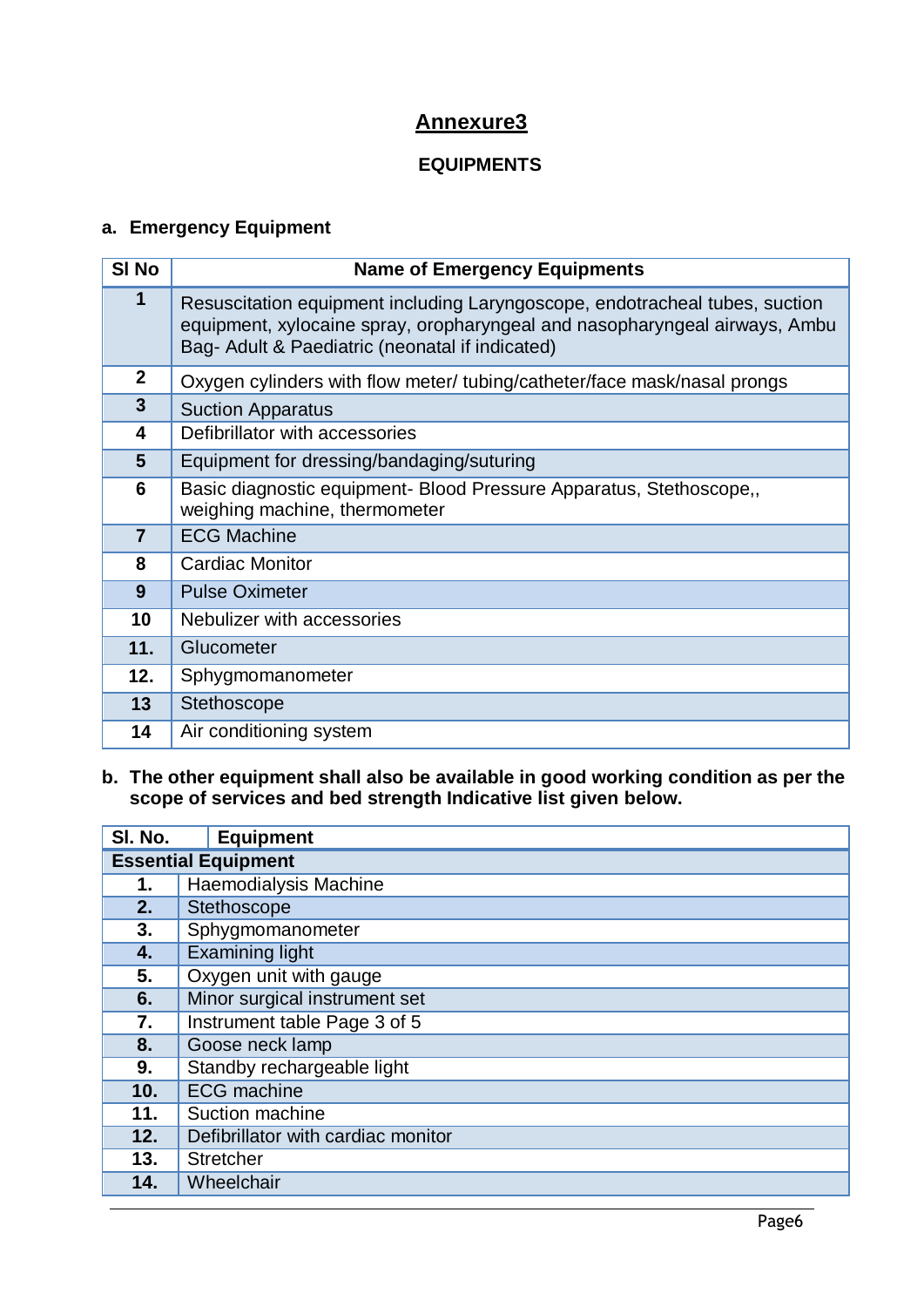| 15. | Hemodialysis Equipment (Single and Multiple Use Dialyzer, AV line, Fistula needle) |
|-----|------------------------------------------------------------------------------------|
| 16. | Haemodialysis catheter (Femoral, jugular, permanent Catheter)                      |
| 17. | Monitor                                                                            |
| 18. | <b>Pulse Oximeter</b>                                                              |
| 19. | <b>CRRT</b> Machine                                                                |
| 20. | <b>SLED Machine</b>                                                                |
| 21. | Syringe pump                                                                       |
| 22. | Infusion pump                                                                      |
| 23. | Cardiac monitor                                                                    |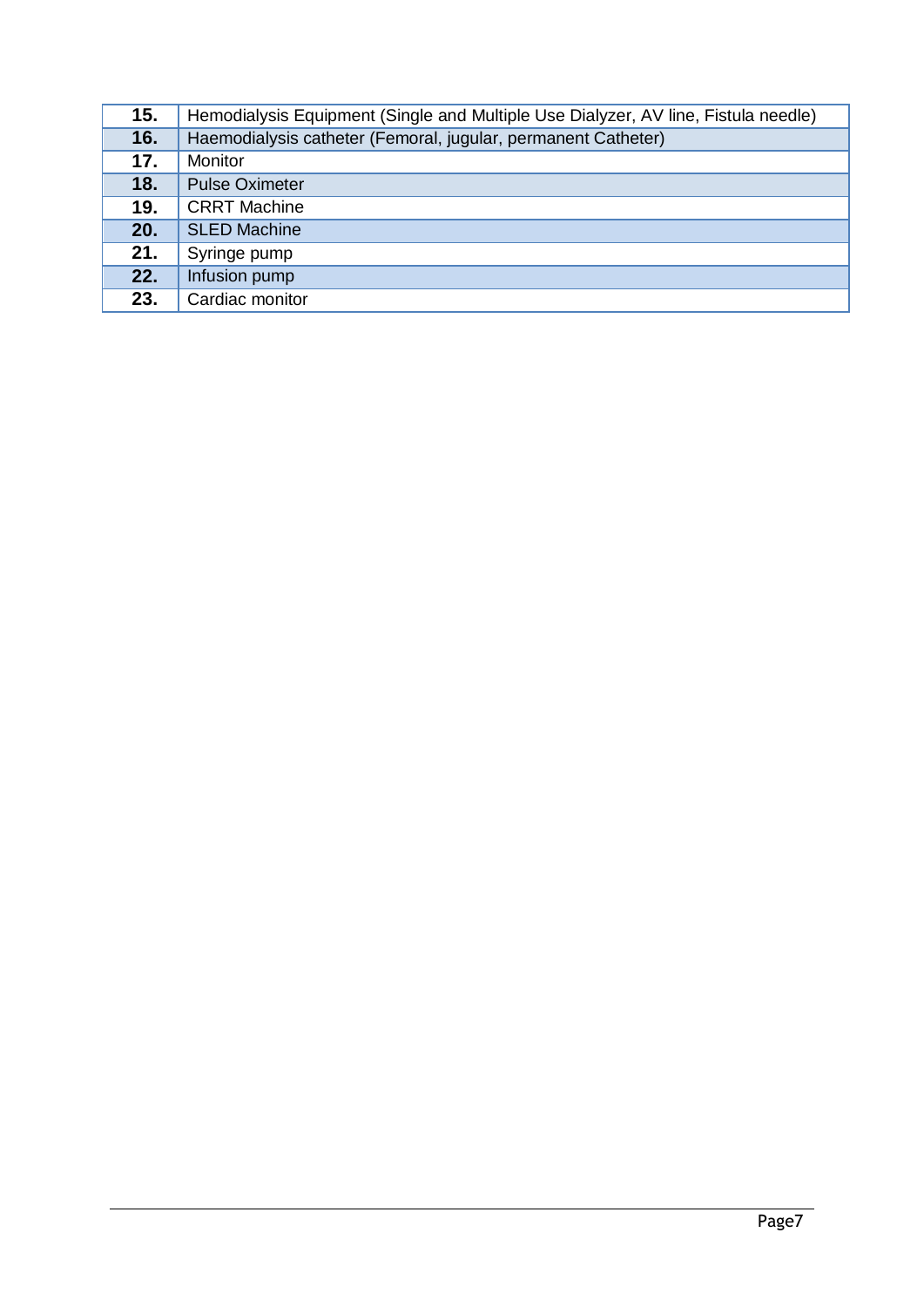### **ANNEXURE 4**

#### **DRUGS, MEDICAL DEVICES AND CONSUMABLES**

#### **a. List of Emergency Drugs and consumables (Essential in all hospitals)**

| SI No.            | Name of the Drug                    |  |
|-------------------|-------------------------------------|--|
| <b>INJECTIONS</b> |                                     |  |
| 1.                | INJ. DIAZEPAM 10 MG                 |  |
| 2.                | INJ. FRUSEMIDE 20 MG                |  |
| 3.                | INJ. ONDANSETRON 8 MG/4ML           |  |
| 4.                | <b>INJ. RANITIDINE</b>              |  |
| 5.                | INJ NOR ADRENALINE 4 MG             |  |
| 6.                | INJ. PHENYTOIN 50 MG                |  |
| 7.                | INJ DICLOFENAC 75 MG                |  |
| 8.                | <b>INJ. DERIPHYLLINE</b>            |  |
| 9.                | INJ CHLORPHENIRAMINE MALEATE        |  |
| 10.               | INJ. HYDROCORTISONE 100 MG          |  |
| 11.               | INJ. ATROPINE 0.6 MG                |  |
| 12.               | <b>INJ. ADRENALINE 1 MG</b>         |  |
| 13.               | <b>INJ. KCL</b>                     |  |
| 14.               | <b>STERILE WATER</b>                |  |
| 15.               | <b>INJ. SODA BICARBONATE</b>        |  |
| 16.               | <b>INJ. DOPAMINE</b>                |  |
| 17.               | INJ. NALAXONE 400 MCG               |  |
| 18.               | INJ. LIGNOCAINE 50 ML               |  |
| 19.               | INJ. HEPARIN, LOW MOLECULAR HEPARIN |  |
| 20.               | <b>NIFICAP GEL</b>                  |  |
| 21.               | <b>GTN</b>                          |  |
| 22.               | NEB. SALBUTAMOL 2.5 ML              |  |
| 23.               | NEB. BUDESONIDE                     |  |
| 24.               | <b>LIGNOCAINE JELLY 2%</b>          |  |
| <b>OTHER</b>      |                                     |  |
| 25.               | Syringe                             |  |
| 26.               | Gloves                              |  |
| 27.               | Gauze                               |  |
| 28.               | Povidine Iodine Solution            |  |
| 29.               | <b>Suture Materials</b>             |  |
| 30.               | <b>Scissors</b>                     |  |